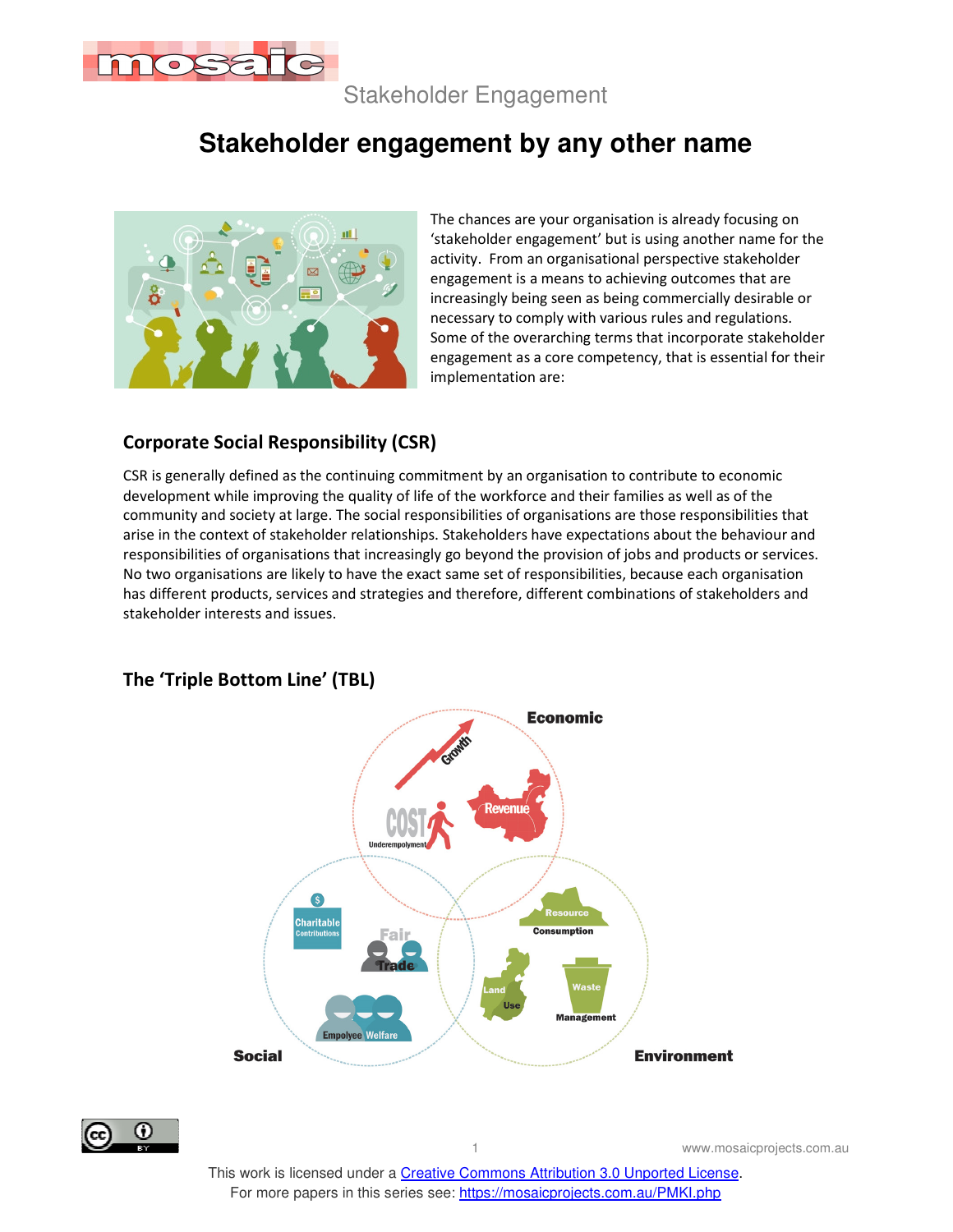

TBL is an accounting framework with three parts: social, environmental (or ecological) and financial. These three divisions are also called the three Ps: people, planet and profit, or the "three pillars of sustainability". Many corporations are required to report in the TBL as part of their exchange listing rules.

#### **Sustainability**

Sustainability in an organisational context goes beyond environmental issues to include every dimension of how a business operates in the social, cultural, and economic environment. It is a business approach that creates long-term consumer and employee value and directly contributes to the sustainability of the organisation itself.

#### **ISO 26000 and GRIG4 reporting**

International Standard, ISO 26000:2010, *Guidance on social responsibility<sup>1</sup>* , and the closely aligned Global Reporting Initiative (GRI) Standards<sup>2</sup> set the framework for social responsibility and guidelines for reporting.

### **What this means for you!**

As project managers we do not have input to organisational policies, but we are at the cutting edge of organisational change and many projects have a significant impact on stakeholders outside of the organisation. Therefore, if your organisation's executives are using any of these terms and are 'walking the talk' you need to make sure your project activities support the organisation's overall stakeholder engagement philosophy.

Project failures such as the failure of tailings dams in Brazil and PNG can undo decades of work by the organisation to achieve a reputation of being a good corporate citizen. And this is not purely altruistic! ISO 26000 suggests organisations that practice CSR, sustainability and focus on the TBL have a distinct competitive advantage that includes:

- Reputation
- Ability to attract and retain workers or members, customers, clients or users
- Maintenance of employees' morale, commitment and productivity
- View of investors, owners, donors, sponsors and the financial community
- Relationship with companies, governments, the media, suppliers, peers, customers and the community in which it operates.

In summary, project managers cannot create corporate policy but if the organisation is focused on its TBL, the wise PM will make sure his or her project supports the organisations objectives and this means including proactive stakeholder engagement in the project management plan.

\_\_\_\_\_\_\_\_\_\_\_\_\_\_\_\_\_\_\_\_\_\_\_\_\_\_\_\_\_

<sup>2</sup> For more on GRI Standards, see: https://www.globalreporting.org/standards/gri-standards-download-center/



2 www.mosaicprojects.com.au

<sup>1</sup> For more on ISO 26000 see: https://mosaicprojects.wordpress.com/2013/01/22/iso-26000-csr-and-stakeholders/